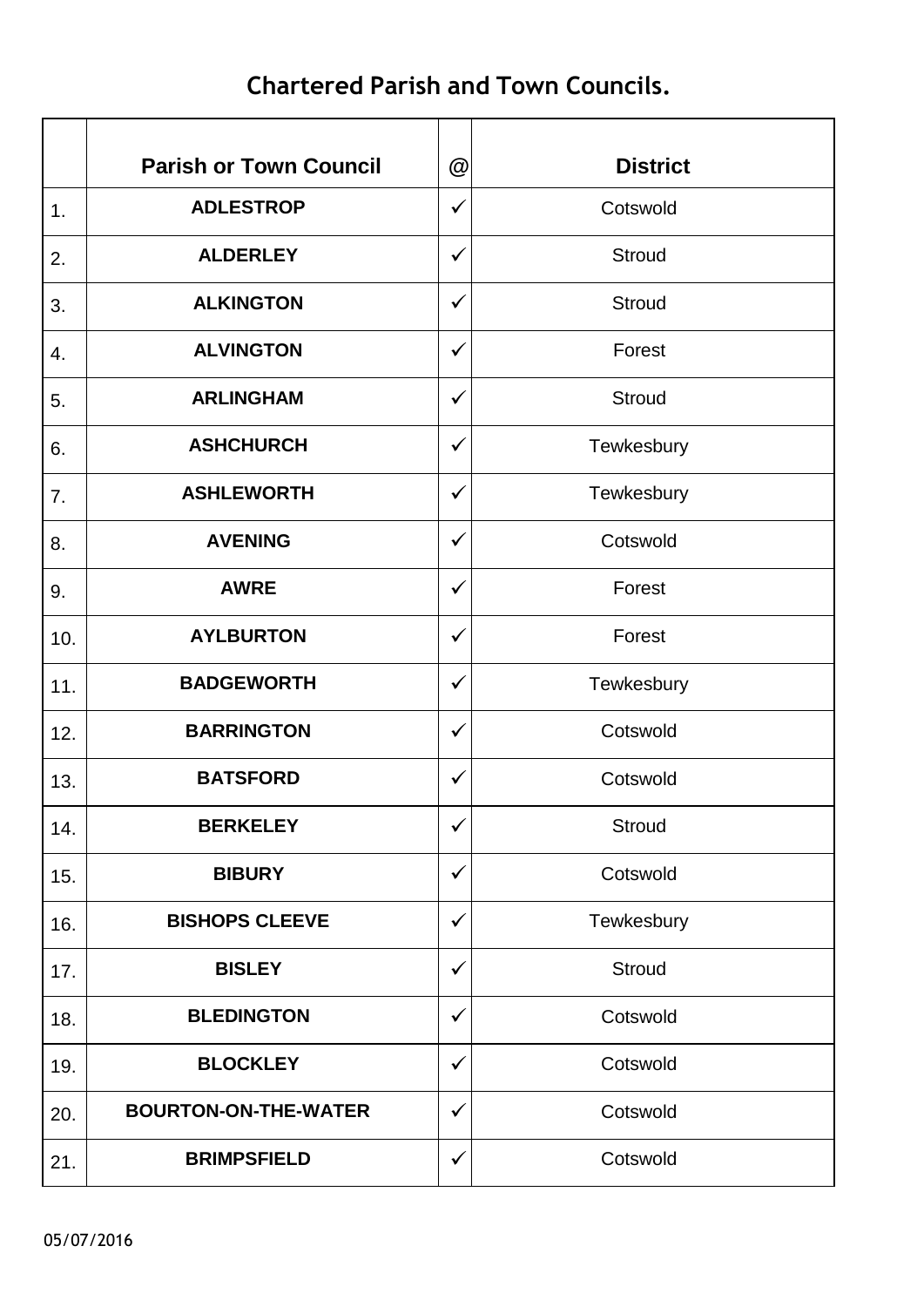| 22. | <b>BROADWELL</b>        | ✓            | Cotswold      |
|-----|-------------------------|--------------|---------------|
| 23. | <b>BROCKWORTH</b>       | ✓            | Tewkesbury    |
| 24. | <b>BROMESBERROW</b>     | ✓            | Forest        |
| 25. | <b>BUCKLAND</b>         | ✓            | Tewkesbury    |
| 26. | <b>CAINSCROSS</b>       | $\checkmark$ | <b>Stroud</b> |
| 27. | <b>CAM</b>              | $\checkmark$ | Stroud        |
| 28. | <b>CHACELEY</b>         | $\checkmark$ | Tewkesbury    |
| 29. | <b>CHALFORD</b>         | $\checkmark$ | <b>Stroud</b> |
| 30. | <b>CHARLTON KINGS</b>   | ✓            | Cheltenham    |
| 31. | <b>CHEDWORTH</b>        | $\checkmark$ | Cotswold      |
| 32. | <b>CHIPPING CAMPDEN</b> | ✓            | Cotswold      |
| 33. | <b>CHURCHAM</b>         | $\checkmark$ | Forest        |
| 34. | <b>CHURCHDOWN</b>       | ✓            | Tewkesbury    |
| 35. | <b>CINDERFORD</b>       | $\checkmark$ | Forest        |
| 36. | <b>CIRENCESTER</b>      | $\checkmark$ | Cotswold      |
| 37. | <b>COBERLEY</b>         | $\checkmark$ | Cotswold      |
| 38. | <b>COLD ASTON</b>       | ✓            | Cotswold      |
| 39. | <b>COLEFORD</b>         | $\checkmark$ | Forest        |
| 40. | <b>COLESBOURNE</b>      |              | Cotswold      |
| 41. | <b>COMPTON ABDALE</b>   | $\checkmark$ | Cotswold      |
| 42. | <b>CONDICOTE</b>        | ✓            | Cotswold      |
| 43. | <b>CORSE</b>            | ✓            | Forest        |
| 44. | <b>COWLEY</b>           | ✓            | Cotswold      |
| 45. | <b>CRANHAM</b>          | $\checkmark$ | <b>Stroud</b> |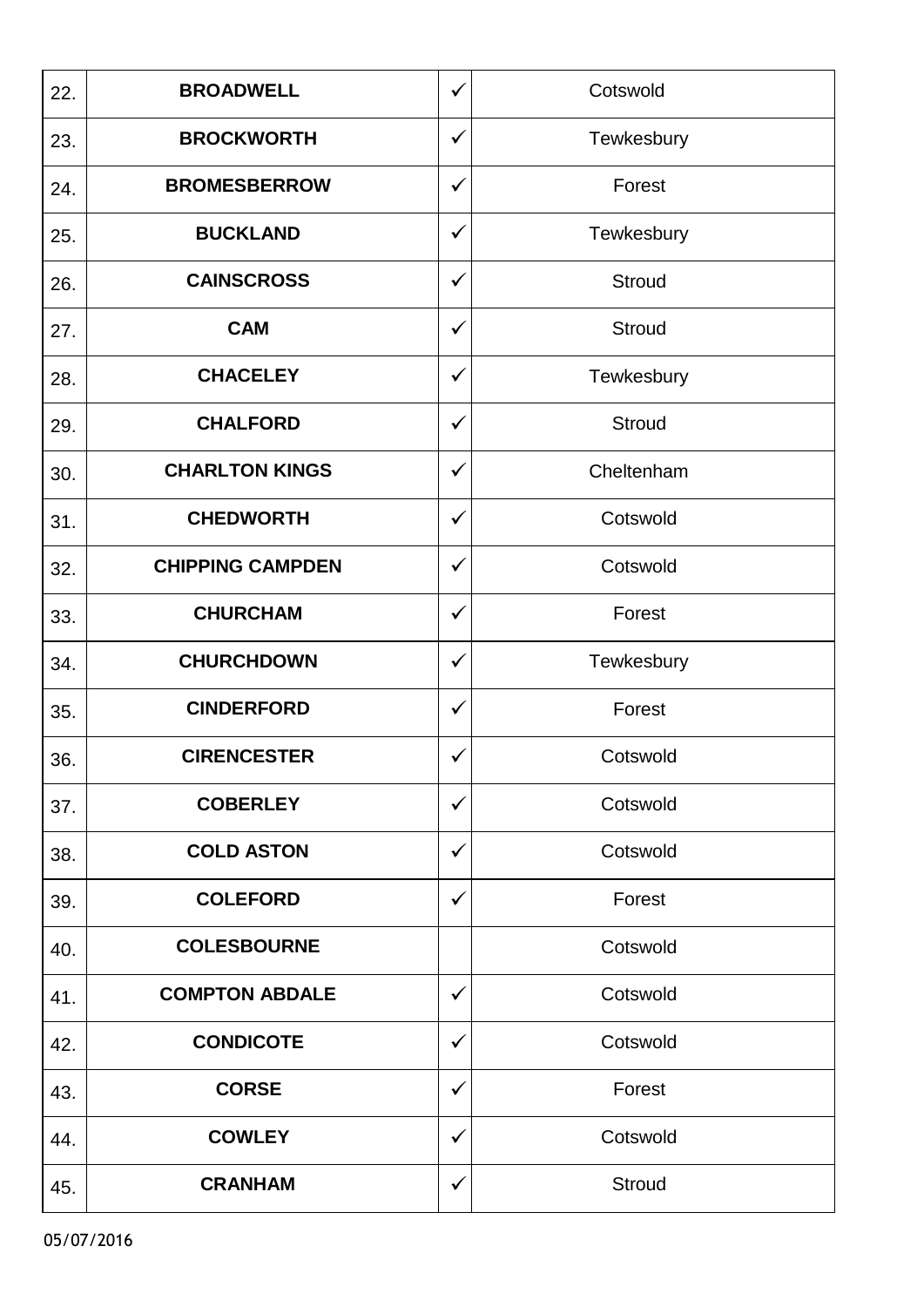| 46. | <b>DEERHURST</b>            | ✓            | Tewkesbury    |
|-----|-----------------------------|--------------|---------------|
| 47. | <b>DIDMARTON</b>            | $\checkmark$ | Cotswold      |
| 48. | <b>DOWN AMPNEY</b>          | ✓            | Cotswold      |
| 49. | <b>DOWN HATHERLEY</b>       | ✓            | Cheltenham    |
| 50. | <b>DURSLEY</b>              | $\checkmark$ | <b>Stroud</b> |
| 51. | <b>EASTINGTON</b>           | $\checkmark$ | <b>Stroud</b> |
| 52. | <b>EASTLEACH</b>            | $\checkmark$ | Cotswold      |
| 53. | <b>EBRINGTON</b>            | ✓            | Cotswold      |
| 54. | <b>EDGEWORTH</b>            |              | Cotswold      |
| 55. | <b>ELKSTONE</b>             | $\checkmark$ | Cotswold      |
| 56. | <b>ELMSTONE HARDWICKE</b>   | ✓            | Tewkesbury    |
| 57. | <b>ENGLISH BICKNOR</b>      | $\checkmark$ | Forest        |
| 58. | <b>EVENLODE</b>             | $\checkmark$ | Cotswold      |
| 59. | <b>FAIRFORD</b>             | $\checkmark$ | Cotswold      |
| 60. | <b>FORTHAMPTON</b>          | ✓            | Tewkesbury    |
| 61. | <b>FRAMPTON-ON-SEVERN</b>   | $\checkmark$ | <b>Stroud</b> |
| 62. | <b>FRETHERNE with SAUL`</b> | ✓            | <b>Stroud</b> |
| 63. | <b>FROCESTER</b>            | $\checkmark$ | <b>Stroud</b> |
| 64. | <b>GORSLEY &amp; KILCOT</b> | ✓            | Forest        |
| 65. | <b>GOTHERINGTON</b>         | $\checkmark$ | Tewkesbury    |
| 66. | <b>GREAT RISSINGTON</b>     | ✓            | Cotswold      |
| 67. | <b>GRETTON</b>              | ✓            | Tewkesbury    |
| 68. | <b>HAM &amp; STONE</b>      | ✓            | <b>Stroud</b> |
| 69. | <b>HAMPNETT</b>             | $\checkmark$ | Cotswold      |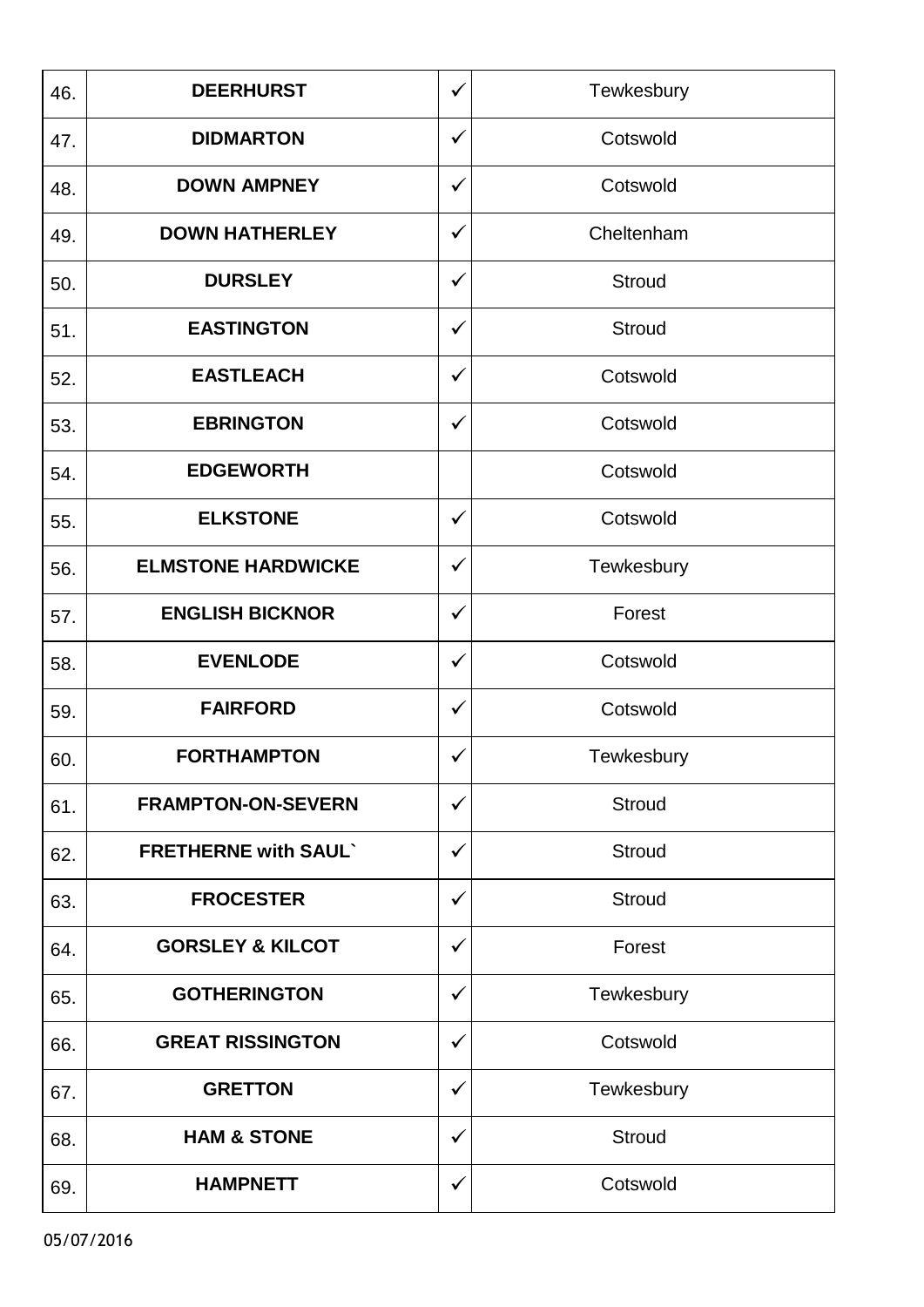| 70. | <b>HARDWICKE</b>               | $\checkmark$ | <b>Stroud</b> |
|-----|--------------------------------|--------------|---------------|
| 71. | <b>HARESFIELD</b>              | ✓            | <b>Stroud</b> |
| 72. | <b>HARTPURY</b>                | $\checkmark$ | Forest        |
| 73. | <b>HAWLING</b>                 | $\checkmark$ | Tewkesbury    |
| 74. | <b>HEWELSFIELD &amp;</b>       | $\checkmark$ | Forest        |
|     | <b>BROCKWEIR</b>               |              |               |
| 75. | <b>HIGHNAM</b>                 | ✓            | Tewkesbury    |
| 76. | <b>HILLESLEY &amp; TRESHAM</b> | $\checkmark$ | <b>Stroud</b> |
| 77. | <b>HINTON</b>                  | $\checkmark$ | <b>Stroud</b> |
| 78. | <b>HORSLEY</b>                 | $\checkmark$ | <b>Stroud</b> |
| 79. | <b>HUCCLECOTE</b>              | $\checkmark$ | Tewkesbury    |
| 80. | <b>HUNTLEY</b>                 | ✓            | Forest        |
| 81. | <b>INNSWORTH</b>               | $\checkmark$ | Tewkesbury    |
| 82. | <b>KEMBLE AND EWEN</b>         | ✓            | Cotswold      |
| 83. | <b>KEMPLEY</b>                 | $\checkmark$ | Forest        |
| 84. | <b>KEMPSFORD</b>               | ✓            | Cotswold      |
| 85. | <b>KINGS STANLEY</b>           | ✓            | <b>Stroud</b> |
| 86. | <b>KINGSWOOD</b>               | ✓            | <b>Stroud</b> |
| 87. | <b>LECHLADE</b>                | $\checkmark$ | Cotswold      |
| 88. | <b>LECKHAMPTON</b>             | ✓            | Cheltenham    |
| 89. | <b>LEIGH</b>                   | ✓            | Tewkesbury    |
| 90. | <b>LITTLE RISSINGTON</b>       | ✓            | Cotswold      |
| 91. | <b>LONGBOROUGH</b>             | $\checkmark$ | Cotswold      |
| 92. | <b>LONGFORD</b>                | $\checkmark$ | Tewkesbury    |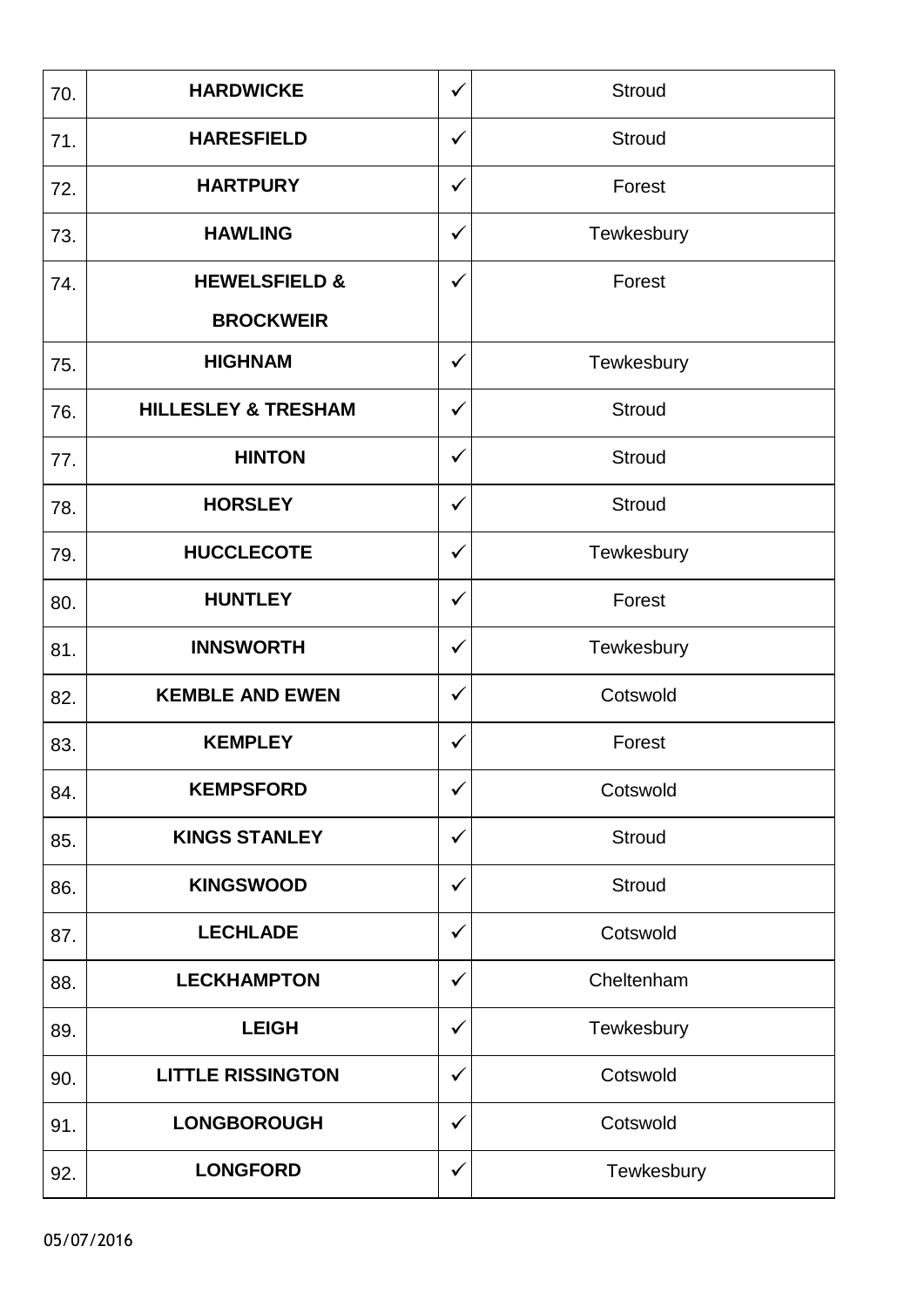| 93.  | <b>LONGNEY &amp; EPNEY</b>        | ✓            | Stroud        |
|------|-----------------------------------|--------------|---------------|
| 94.  | <b>LOWER SLAUGHTER</b>            | ✓            | Cotswold      |
| 95.  | <b>LYDBROOK</b>                   |              | Forest        |
| 96.  | <b>LYDNEY</b>                     | ✓            | Forest        |
| 97.  | <b>MAISEMORE</b>                  | $\checkmark$ | Gloucester    |
| 98.  | <b>MAUGERSBURY</b>                | $\checkmark$ | Cotswold      |
| 99.  | <b>MEYSEY HAMPTON</b>             | ✓            | Cotswold      |
| 100. | <b>MICKLETON</b>                  | ✓            | Cotswold      |
| 101. | <b>MINCHINHAMPTON</b>             | ✓            | <b>Stroud</b> |
| 102. | <b>MINSTERWORTH</b>               | $\checkmark$ | Tewkesbury    |
| 103. | <b>MISERDEN</b>                   | ✓            | Stroud        |
| 104. | <b>MORETON IN MARSH</b>           | ✓            | Cotswold      |
| 105. | <b>NAILSWORTH</b>                 | ✓            | Stroud        |
| 106. | <b>NEWENT</b>                     | ✓            | Forest        |
| 107. | <b>NEWLAND</b>                    | ✓            | Forest        |
| 108. | <b>NORTH NIBLEY</b>               | $\checkmark$ | <b>Stroud</b> |
| 109. | <b>NORTHLEACH WITH EASTINGTON</b> | ✓            | Cotswold      |
| 110. | <b>NORTON</b>                     | ✓            | Tewkesbury    |
| 111. | <b>NORTHWAY</b>                   | ✓            | Tewkesbury    |
| 112. | <b>ODDINGTON</b>                  | $\checkmark$ | Cotswold      |
| 113. | <b>PAINSWICK</b>                  | ✓            | Stroud        |
| 114. | <b>PITCHCOMBE</b>                 | ✓            | Stroud        |
| 115. | <b>POOLE KEYNES</b>               |              | Cotswolds     |
| 116. | <b>POULTON</b>                    | $\checkmark$ | Cotswold      |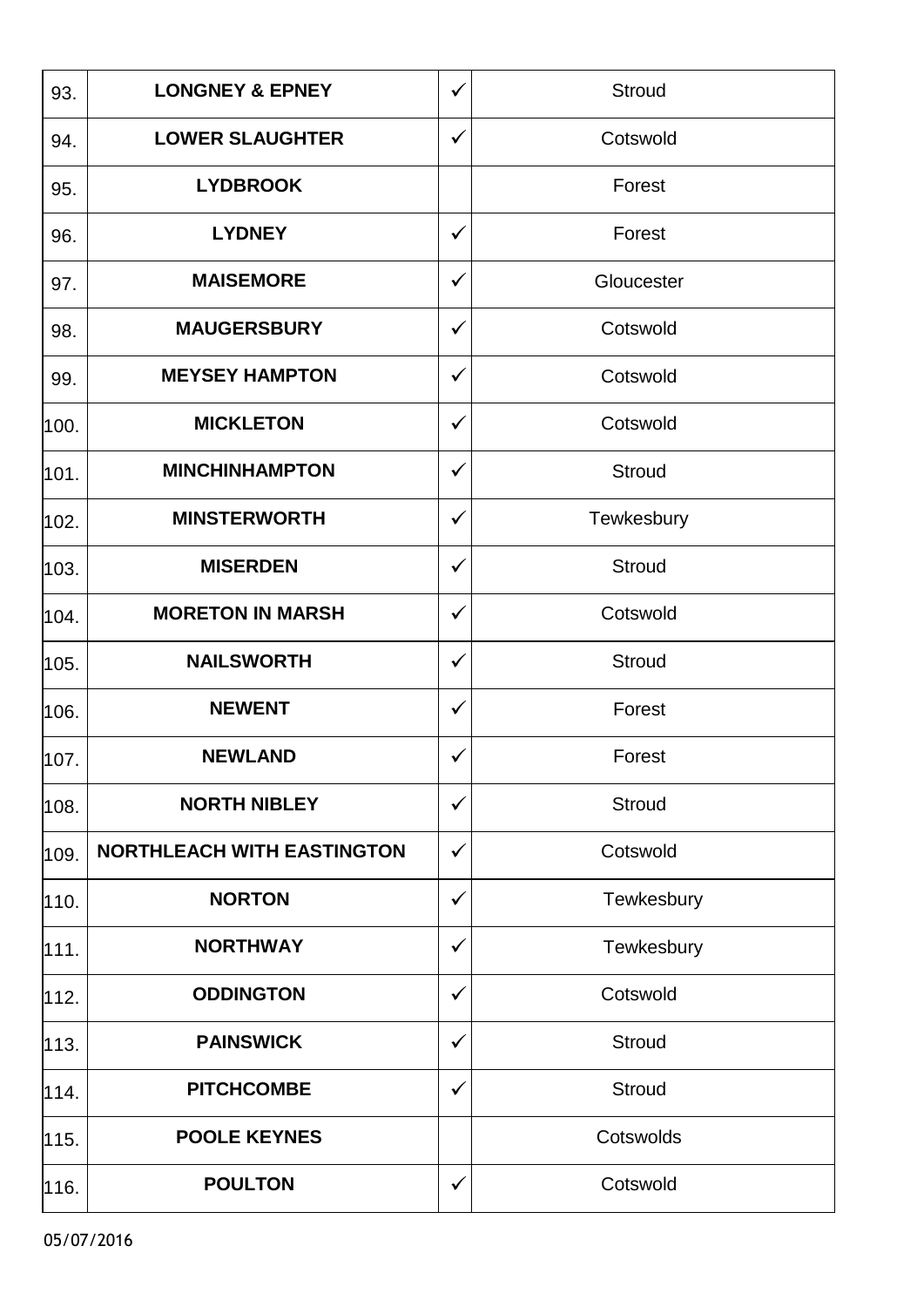| $\overline{1}17.$ | <b>PRESTBURY</b>                 | ✓            | Cheltenham    |
|-------------------|----------------------------------|--------------|---------------|
| 118.              | <b>QUEDGELEY</b>                 | ✓            | Gloucester    |
| 119.              | <b>QUENINGTON</b>                | $\checkmark$ | Cotswold      |
| 120.              | <b>REDMARLEY</b>                 | $\checkmark$ | Forest        |
| 121.              | <b>RODBOROUGH</b>                | $\checkmark$ | Stroud        |
| 122.              | <b>RUDFORD &amp; HIGH LEADON</b> | ✓            | Forest        |
| 123.              | <b>RUSPIDGE &amp; SOUDLEY</b>    | $\checkmark$ | Forest        |
| 124.              | <b>SANDHURST</b>                 | ✓            | Tewkesbury    |
| 125.              | <b>SEZINCOTE</b>                 |              | Cotswold      |
| 126.              | <b>SHIPTON MOYNE</b>             |              | Cotswold      |
| 127.              | <b>SHIPTON OLIFFE</b>            | ✓            | Cotswold      |
| 128.              | <b>SHURDINGTON</b>               | ✓            | Tewkesbury    |
| 129.              | <b>SLIMBRIDGE</b>                | $\checkmark$ | <b>Stroud</b> |
| 130.              | <b>SOMERFORD KEYNES</b>          | ✓            | Cotswold      |
| 131.              | <b>SOUTH CERNEY</b>              | ✓            | Cotswold      |
|                   | with CERNEY WICK                 |              |               |
| 132.              | <b>SOUTHAM</b>                   | ✓            | Tewkesbury    |
| 133.              | <b>SOUTHROP</b>                  | $\checkmark$ | Cotswold      |
| 134.              | <b>ST. BRIAVELS</b>              | ✓            | Forest        |
| 135.              | <b>STANWAY</b>                   |              | Tewkesbury    |
| 136.              | <b>STAUNTON (COLEFORD)</b>       | ✓            | Forest        |
| 137.              | <b>STAUNTON (GLOUCESTER)</b>     | ✓            | Gloucester    |
| 138.              | <b>STAVERTON</b>                 |              | Gloucester    |
| 139.              | <b>STINCHCOMBE</b>               | ✓            | <b>Stroud</b> |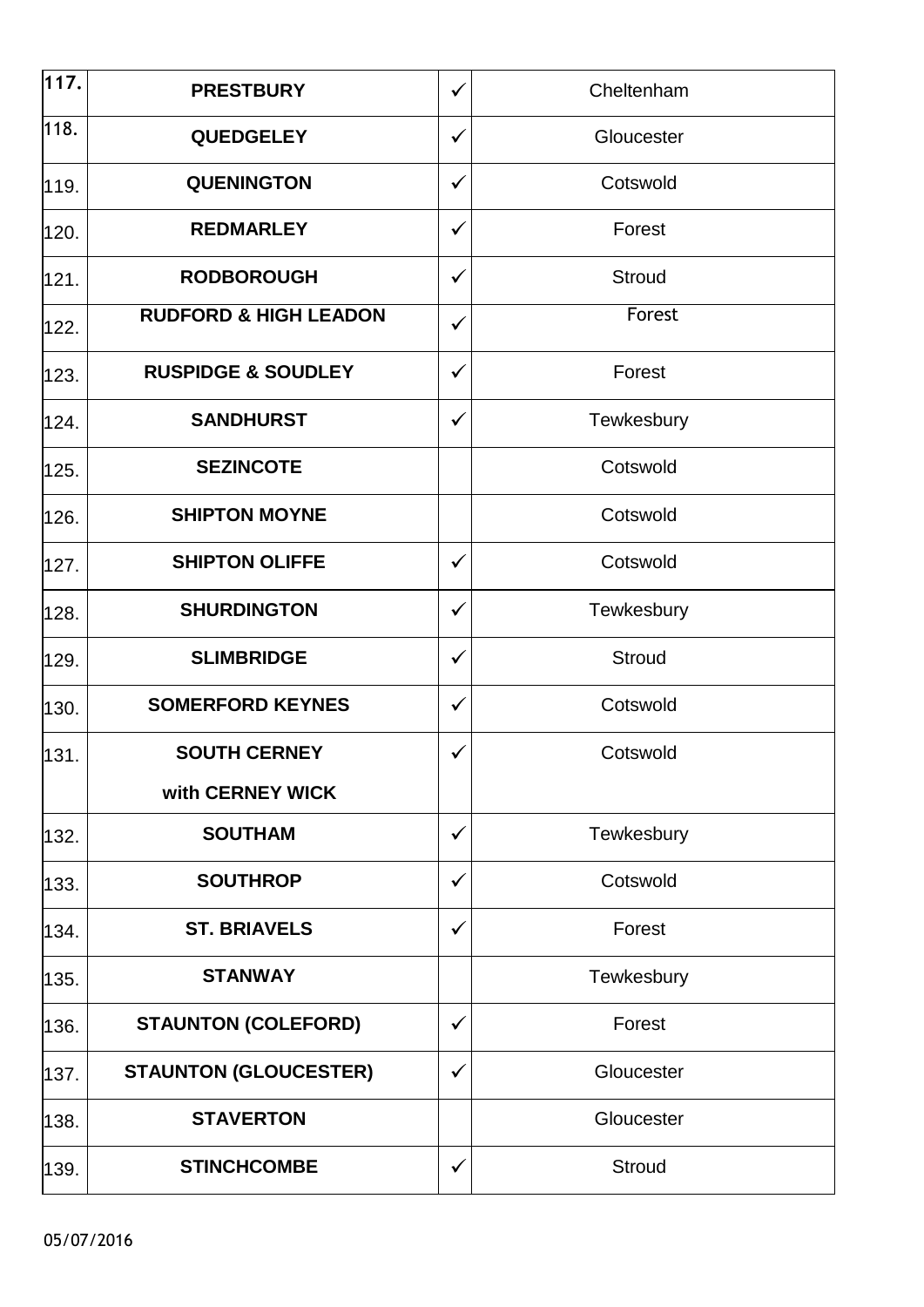| 140. | <b>STOKE ORCHARD</b>               | $\checkmark$ | Tewkesbury    |
|------|------------------------------------|--------------|---------------|
| 141. | <b>STONEHOUSE</b>                  | $\checkmark$ | <b>Stroud</b> |
| 142. | <b>STOW ON THE WOLD</b>            | $\checkmark$ | Cotswold      |
| 143. | <b>STROUD</b>                      | ✓            | <b>Stroud</b> |
| 144. | <b>SWELL</b>                       | ✓            | Cotswold      |
| 145. | <b>SWINDON VILLAGE</b>             | ✓            | Cheltenham    |
| 146. | <b>TEDDINGTON &amp; ALSTONE</b>    | $\checkmark$ | Tewkesbury    |
| 147. | <b>TETBURY</b>                     | $\checkmark$ | Cotswold      |
| 148. | <b>TETBURY UPTON</b>               | ✓            | Cotswold      |
| 149. | <b>TEWKESBURY</b>                  | ✓            | Tewkesbury    |
|      | <b>TOWN COUNCIL</b>                |              |               |
| 150. | <b>THRUPP</b>                      | $\checkmark$ | <b>Stroud</b> |
| 151. | <b>TIDENHAM</b>                    | $\checkmark$ | Forest        |
| 152. | <b>TODDINGTON</b>                  | ✓            | Tewkesbury    |
| 153. | <b>TODENHAM</b>                    | $\checkmark$ | Cotswolds     |
| 154. | <b>TWIGWORTH</b>                   | ✓            | Cheltenham    |
| 155. | <b>TWYNING</b>                     | ✓            | Tewkesbury    |
| 156. | <b>UCKINGTON</b>                   | ✓            | Tewkesbury    |
| 157. | <b>ULEY</b>                        | ✓            | <b>Stroud</b> |
| 158. | <b>UP HATHERLEY</b>                | ✓            | Cheltenham    |
| 159. | <b>WESTBURY ON SEVERN</b>          | ✓            | Forest        |
|      | (For e mail see Minsterworth)      |              |               |
| 160. | <b>WESTDEAN</b>                    | ✓            | Forest        |
| 161. | <b>WESTONBIRT &amp; LASBOROUGH</b> | ✓            | Cotswold      |